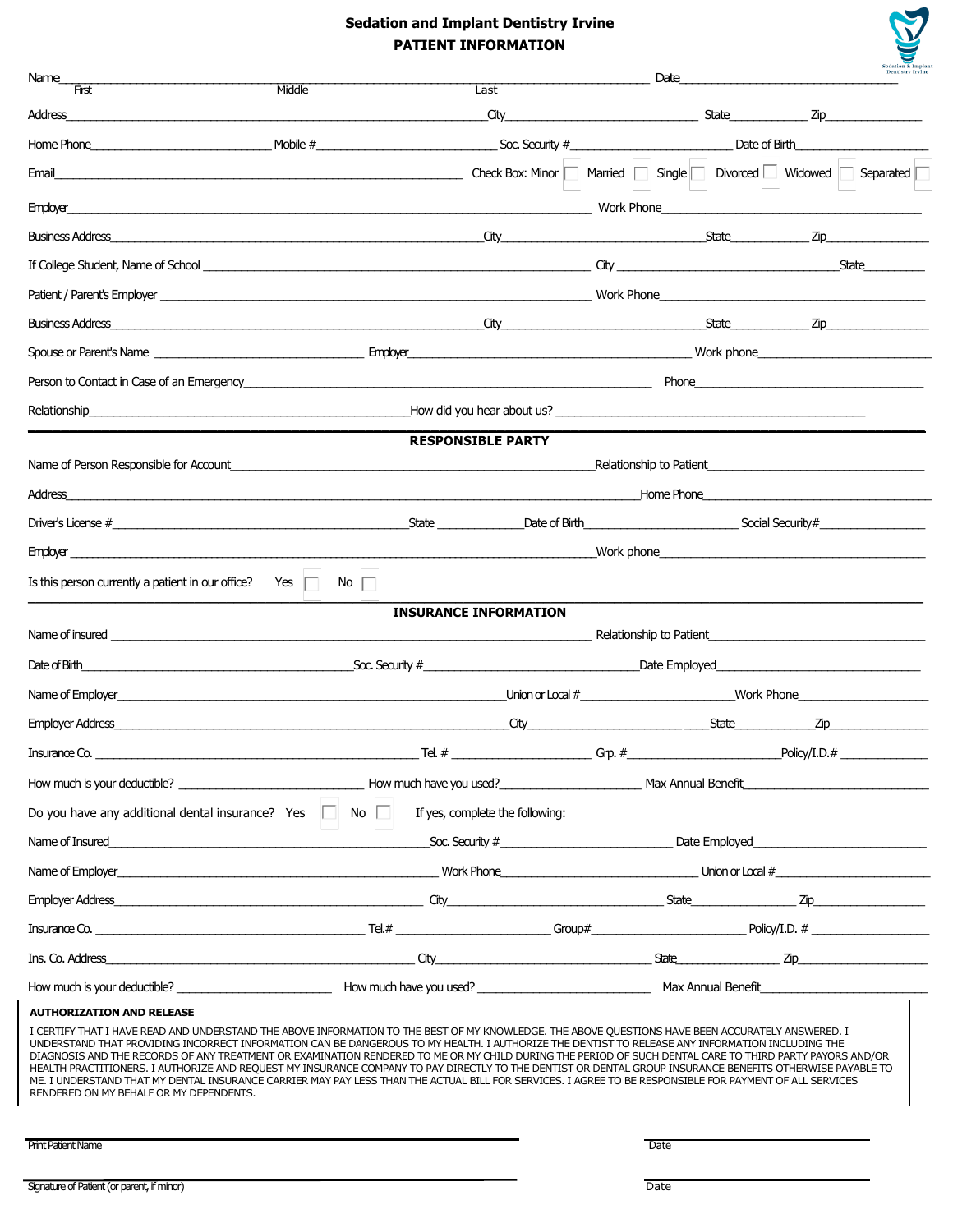# **Sedation and Implant Dentistry Irvine DENTAL HISTORY**



 $\overline{\mathbf{1}}$ 

| Is Your Drinking Water Fluoridated? YES _____ NO_____                                                                                                                                                                                                                                                                                                                                                                                                                                                                                                                                                                                                                                                                                                                                                                           |                                                                |            |           |
|---------------------------------------------------------------------------------------------------------------------------------------------------------------------------------------------------------------------------------------------------------------------------------------------------------------------------------------------------------------------------------------------------------------------------------------------------------------------------------------------------------------------------------------------------------------------------------------------------------------------------------------------------------------------------------------------------------------------------------------------------------------------------------------------------------------------------------|----------------------------------------------------------------|------------|-----------|
| YES NO                                                                                                                                                                                                                                                                                                                                                                                                                                                                                                                                                                                                                                                                                                                                                                                                                          |                                                                | <b>YES</b> | <b>NO</b> |
|                                                                                                                                                                                                                                                                                                                                                                                                                                                                                                                                                                                                                                                                                                                                                                                                                                 |                                                                |            |           |
| Are your teeth sensitive to hot or cold liquids/foods? [                                                                                                                                                                                                                                                                                                                                                                                                                                                                                                                                                                                                                                                                                                                                                                        | Have you noticed any loosening of your teeth?                  |            |           |
| Are your teeth sensitive to sweet or sour liquids/foods?                                                                                                                                                                                                                                                                                                                                                                                                                                                                                                                                                                                                                                                                                                                                                                        | Does food tend to become caught between                        |            |           |
|                                                                                                                                                                                                                                                                                                                                                                                                                                                                                                                                                                                                                                                                                                                                                                                                                                 |                                                                |            |           |
| Do you have any sores or lumps in or near your mouth? $\Box$                                                                                                                                                                                                                                                                                                                                                                                                                                                                                                                                                                                                                                                                                                                                                                    | Have you ever had periodontal treatment (gums)?                |            |           |
| Have you had any head, neck, or jaw injuries?                                                                                                                                                                                                                                                                                                                                                                                                                                                                                                                                                                                                                                                                                                                                                                                   | Have you ever worn a bite plate or other appliance?            |            |           |
| Have you experienced any of the following problems:                                                                                                                                                                                                                                                                                                                                                                                                                                                                                                                                                                                                                                                                                                                                                                             | Have you had any difficult extractions in the past?            |            |           |
|                                                                                                                                                                                                                                                                                                                                                                                                                                                                                                                                                                                                                                                                                                                                                                                                                                 | Have you ever had any prolonged bleeding following             |            |           |
|                                                                                                                                                                                                                                                                                                                                                                                                                                                                                                                                                                                                                                                                                                                                                                                                                                 |                                                                |            |           |
|                                                                                                                                                                                                                                                                                                                                                                                                                                                                                                                                                                                                                                                                                                                                                                                                                                 |                                                                |            |           |
|                                                                                                                                                                                                                                                                                                                                                                                                                                                                                                                                                                                                                                                                                                                                                                                                                                 | If yes, give the date they were placed                         |            |           |
|                                                                                                                                                                                                                                                                                                                                                                                                                                                                                                                                                                                                                                                                                                                                                                                                                                 |                                                                |            |           |
|                                                                                                                                                                                                                                                                                                                                                                                                                                                                                                                                                                                                                                                                                                                                                                                                                                 | Have you ever received oral hygiene instructions regarding the |            |           |
|                                                                                                                                                                                                                                                                                                                                                                                                                                                                                                                                                                                                                                                                                                                                                                                                                                 |                                                                |            |           |
| IF YOU COULD CHANGE ANYTHING ABOUT YOUR SMIE, WHAT WOULD YOU CHANGE?                                                                                                                                                                                                                                                                                                                                                                                                                                                                                                                                                                                                                                                                                                                                                            |                                                                |            |           |
| <b>AUTHORIZATION AND RELEASE</b>                                                                                                                                                                                                                                                                                                                                                                                                                                                                                                                                                                                                                                                                                                                                                                                                |                                                                |            |           |
| I CERTIFY THAT I HAVE READ AND UNDERSTAND THE ABOVE INFORMATION TO THE BEST OF MY KNOWLEDGE. THE ABOVE QUESTIONS HAVE BEEN ACCURATELY ANSWERED. I UNDERSTAND<br>THAT PROVIDING INCORRECT INFORMATION CAN BE DANGEROUS TO MY HEALTH. I AUTHORIZE THE DENTIST TO RELEASE ANY INFORMATION INCLUDING THE DIAGNOSIS AND THE RECORDS<br>OF ANY TREATMENT OR EXAMINATION RENDERED TO ME OR MY CHILD DURING THE PERIOD OF SUCH DENTAL CARE TO THIRD PARTY PAYORS AND/OR HEALTH PRACTITIONERS. I AUTHORIZE<br>AND REQUEST MY INSURANCE COMPANY TO PAY DIRECTLY TO THE DENTIST OR DENTAL GROUP INSURANCE BENEFITS OTHERWISE PAYABLE TO ME. I UNDERSTAND THAT MY DENTAL<br>INSURANCE CARRIER MAY PAY LESS THAN THE ACTUAL BILL FOR SERVICES. I AGREE TO BE RESPONSIBLE FOR PAYMENT OF ALL SERVICES RENDERED ON MY BEHALF OR MY DEPENDENTS. |                                                                |            |           |
| PRINT PATIENT NAME (OR PARENT/GUARDIAN IF MINOR)                                                                                                                                                                                                                                                                                                                                                                                                                                                                                                                                                                                                                                                                                                                                                                                | <b>DATE</b>                                                    |            |           |
| SIGNATURE OF PATIENT (OR PARENT/GUARDIAN IF MINOR)                                                                                                                                                                                                                                                                                                                                                                                                                                                                                                                                                                                                                                                                                                                                                                              | <b>DATE</b>                                                    |            |           |
| <b>DOCTOR'S SIGNATURE</b>                                                                                                                                                                                                                                                                                                                                                                                                                                                                                                                                                                                                                                                                                                                                                                                                       | <b>DATE</b>                                                    |            |           |
| NOTES:                                                                                                                                                                                                                                                                                                                                                                                                                                                                                                                                                                                                                                                                                                                                                                                                                          |                                                                |            |           |
|                                                                                                                                                                                                                                                                                                                                                                                                                                                                                                                                                                                                                                                                                                                                                                                                                                 |                                                                |            |           |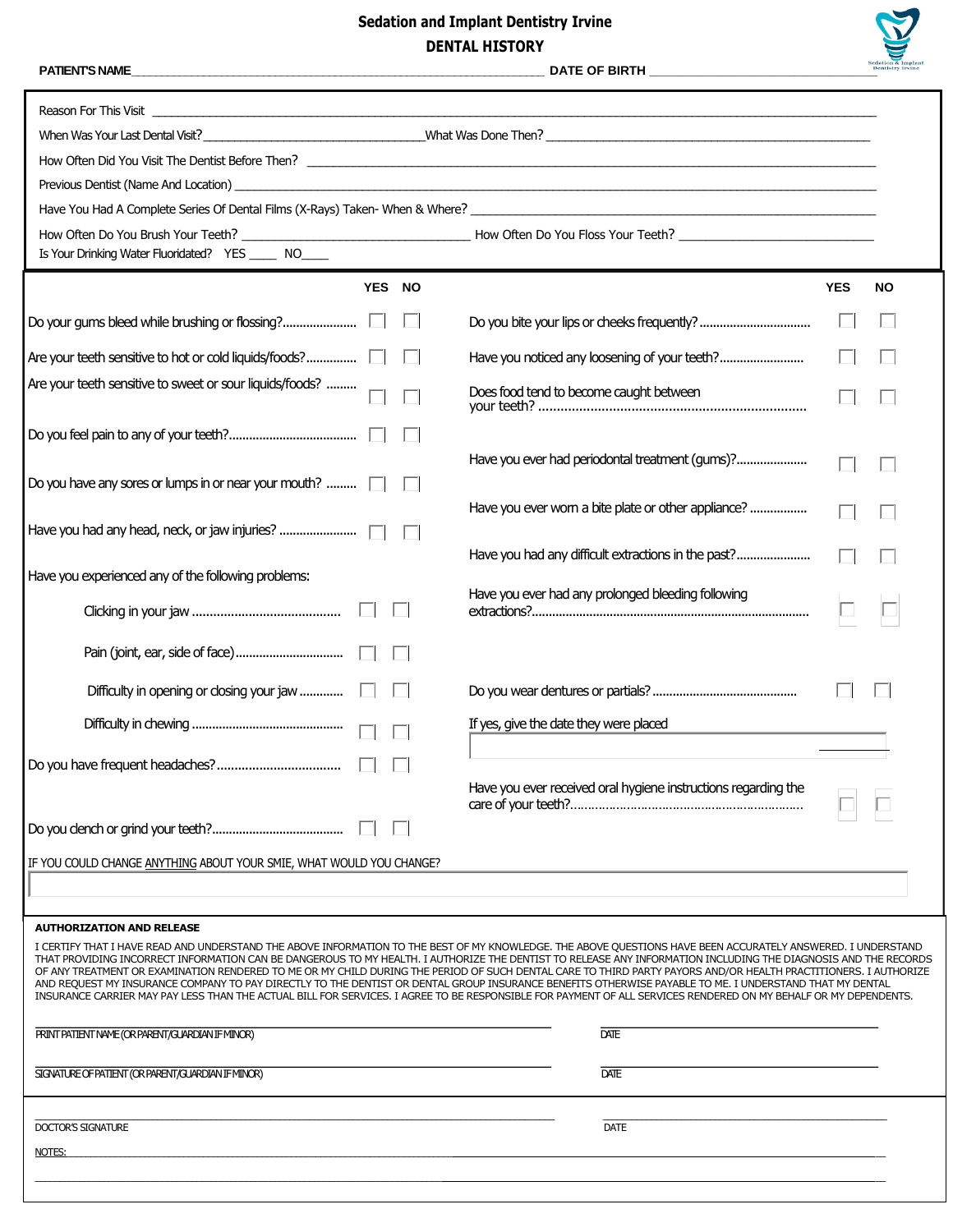#### **Sedation and Implant Dentistry Irvine**

#### **MEDICAL HISTORY**

Patient Name\_\_\_\_\_\_\_\_\_\_\_\_\_\_\_\_\_\_\_\_\_\_\_\_\_\_\_\_\_\_\_\_\_\_\_\_\_\_\_\_\_\_\_\_\_\_\_\_\_\_\_\_\_\_\_\_\_\_\_\_\_\_\_\_ Date of Birth\_\_\_\_\_\_\_\_\_\_\_\_\_\_\_\_\_\_\_\_\_\_\_\_

Although dental personnel primarily treat the area in and around your mouth, your mouth is a part of your entire body. Health problems that you may have, or medication that you may be taking, could have an important interrelationship with the dentistry that you will be receiving. Thank you for answering the following questions.

 $\mathcal{L}_\mathcal{L} = \{ \mathcal{L}_\mathcal{L} = \{ \mathcal{L}_\mathcal{L} = \{ \mathcal{L}_\mathcal{L} = \{ \mathcal{L}_\mathcal{L} = \{ \mathcal{L}_\mathcal{L} = \{ \mathcal{L}_\mathcal{L} = \{ \mathcal{L}_\mathcal{L} = \{ \mathcal{L}_\mathcal{L} = \{ \mathcal{L}_\mathcal{L} = \{ \mathcal{L}_\mathcal{L} = \{ \mathcal{L}_\mathcal{L} = \{ \mathcal{L}_\mathcal{L} = \{ \mathcal{L}_\mathcal{L} = \{ \mathcal{L}_\mathcal{$ 

 $\_$  ,  $\_$  ,  $\_$  ,  $\_$  ,  $\_$  ,  $\_$  ,  $\_$  ,  $\_$  ,  $\_$  ,  $\_$  ,  $\_$  ,  $\_$  ,  $\_$  ,  $\_$  ,  $\_$  ,  $\_$  ,  $\_$  ,  $\_$  ,  $\_$  ,  $\_$  ,  $\_$  ,  $\_$  ,  $\_$  ,  $\_$  ,  $\_$  ,  $\_$  ,  $\_$  ,  $\_$  ,  $\_$  ,  $\_$  ,  $\_$  ,  $\_$  ,  $\_$  ,  $\_$  ,  $\_$  ,  $\_$  ,  $\_$  ,

Primary Physician's Name\_\_\_\_\_\_\_\_\_\_\_\_\_\_\_\_\_\_\_\_\_\_\_\_\_\_\_\_\_\_\_\_\_\_\_\_\_\_\_\_\_\_\_\_\_\_\_\_\_\_\_\_\_\_\_\_\_ Phone\_\_\_\_\_\_\_\_\_\_\_\_\_\_\_\_\_\_\_\_\_\_\_\_\_\_\_

Address\_\_\_\_\_\_\_\_\_\_\_\_\_\_\_\_\_\_\_\_\_\_\_\_\_\_\_\_\_\_\_\_\_\_\_\_\_\_\_\_\_\_\_\_\_\_\_\_\_\_\_\_\_\_\_\_\_\_\_\_\_\_\_\_\_\_\_\_\_ Date of Last Exam\_\_\_\_\_\_\_\_\_\_\_\_\_\_\_\_\_\_\_

Please list all medication (including non-prescription) you are taking?\_\_\_\_\_\_\_\_\_\_

Have you been hospitalized for any operation or serious illness? Yes \_\_\_\_\_\_\_ No\_\_\_\_\_\_\_ Please explain\_\_\_\_\_

|                                                      | <b>YES</b> | <b>NO</b> |                                                                 | <b>YES</b> | <b>NO</b> |
|------------------------------------------------------|------------|-----------|-----------------------------------------------------------------|------------|-----------|
| Are you in good health?                              |            |           | Have you taken Fosamax or a Bisphosphonate<br>Derivative?       |            |           |
| Has your health changed in the past year?            |            |           | Do you use tobacco?                                             |            |           |
| Are you under care of a physician?                   |            |           | Do you or have you used controlled substances?                  |            |           |
| Have you had a recent weight loss?                   |            |           | Are you wearing contact lenses?                                 |            |           |
| Have you ever taken Fen-Phen or Reedux?              |            |           | Do you have any disease, condition or problem                   |            |           |
| Have you had any abnormal bleeding?                  |            |           | not listed above that you think I should know<br>about? Explain |            |           |
| Do you bruise easily?                                |            |           | <b>WOMEN ONLY:</b>                                              |            |           |
| Have you ever required a blood transfusion?          |            |           | Are you pregnant or think you may be<br>pregnant?               |            |           |
| Are you nursing?                                     |            |           | Are you nursing?                                                |            |           |
| Are you taking birth control?                        |            |           | Are you taking birth control?                                   |            |           |
| Are You Allergic To Or Have You Had Reactions<br>To: | <b>YES</b> | <b>NO</b> | Are You Allergic To Or Have You Had<br><b>Reactions To:</b>     | <b>YES</b> | <b>NO</b> |
| Local anesthetics like vocaine                       |            |           | Hives Of Skin Rash                                              |            |           |
| Penicillin or other antibiotics                      |            |           | Fainting Or Dizzy Spells                                        |            |           |
| SULFA drugs                                          |            |           | <b>Diabetes</b>                                                 |            |           |
| Barbiturates, sedatives or sleeping pills            |            |           | Anemia                                                          |            |           |
| Aspirin                                              |            |           | Epilepsy Or Seizures                                            |            |           |
| Iodine                                               |            |           | AIDS Or HIV Infection                                           |            |           |
| Any metals (e.g., nickel mercury)                    |            |           | <b>Thyroid Problems</b>                                         |            |           |
| Latex Rubber                                         |            |           | Allergies                                                       |            |           |
| Other: Please                                        |            |           | Arthritis Or Rheumatism                                         |            |           |
| List                                                 |            |           |                                                                 |            |           |
| Do You Have / Have You Ever Had The Following?       | <b>YES</b> | <b>NO</b> | Joint Replacement Or Implant                                    |            |           |
| Rheumatic Heart Disease / Rheumatic-Fever            |            |           | Stomach Ulcer                                                   |            |           |
| <b>Scarlet Fever</b>                                 |            |           | Kidney Trouble                                                  |            |           |
| Heart Defect Or Heart Murmur                         |            |           | Tuberculosis                                                    |            |           |
| Heart Trouble/Heart Attack/Angina Anemia             |            |           | Persistent Cough                                                |            |           |
| Chest Pain                                           |            |           | Chemotherapy (Cancer, Leukemia)                                 |            |           |
| Shortness Of Breath                                  |            |           | Sexually Transmitted Disease                                    |            |           |
| Pacemaker                                            |            |           | Antral Valve Prolapse                                           |            |           |
| <b>Heart Surgery</b>                                 |            |           | Glaucoma                                                        |            |           |
| Congenital Heart Problem                             |            |           | <b>Cortisone Treatment</b>                                      |            |           |
| High/Low Blood Pressure                              |            |           | Nervousness                                                     |            |           |
| Swelling Of Feet, Ankles, Hands                      |            |           | Cold Sores/Fever Blisters                                       |            |           |
| Hepatitis, Jaundice Or Liver Disease                 |            |           | Tonsillitis                                                     |            |           |
| Stroke                                               |            |           | Hypoglycemia                                                    |            |           |
| Sinus Trouble                                        |            |           | Tumors                                                          |            |           |
| Lung Or Breathing Problems                           |            |           | <b>Eating Disorders</b>                                         |            |           |
| Cough That Produces Blood                            |            |           | Mental Health Care                                              |            |           |
| Asthma Or Hay Fever                                  |            |           | <b>Back Problems</b>                                            |            |           |

**CERTIFICATION**

I CERTIFY THAT I HAVE READ AND UNDERSTAND THE ABOVE INFORMATION TO THE BEST OF MY KNOWLEDGE. THE ABOVE QUESTIONS HAVE BEEN ACCURATELY ANSWERED. I UNDERSTAND THAT PROVIDING INCORRECT INFORMATION CAN BE DANGEROUS TO MY HEALTH.

 $\mathcal{L}_\mathcal{L} = \mathcal{L}_\mathcal{L} = \mathcal{L}_\mathcal{L} = \mathcal{L}_\mathcal{L} = \mathcal{L}_\mathcal{L} = \mathcal{L}_\mathcal{L} = \mathcal{L}_\mathcal{L} = \mathcal{L}_\mathcal{L} = \mathcal{L}_\mathcal{L} = \mathcal{L}_\mathcal{L} = \mathcal{L}_\mathcal{L} = \mathcal{L}_\mathcal{L} = \mathcal{L}_\mathcal{L} = \mathcal{L}_\mathcal{L} = \mathcal{L}_\mathcal{L} = \mathcal{L}_\mathcal{L} = \mathcal{L}_\mathcal{L}$ 

Print Patient Name Date And The Prince of the Contract of the Contract of the Contract of the Date Date Date Date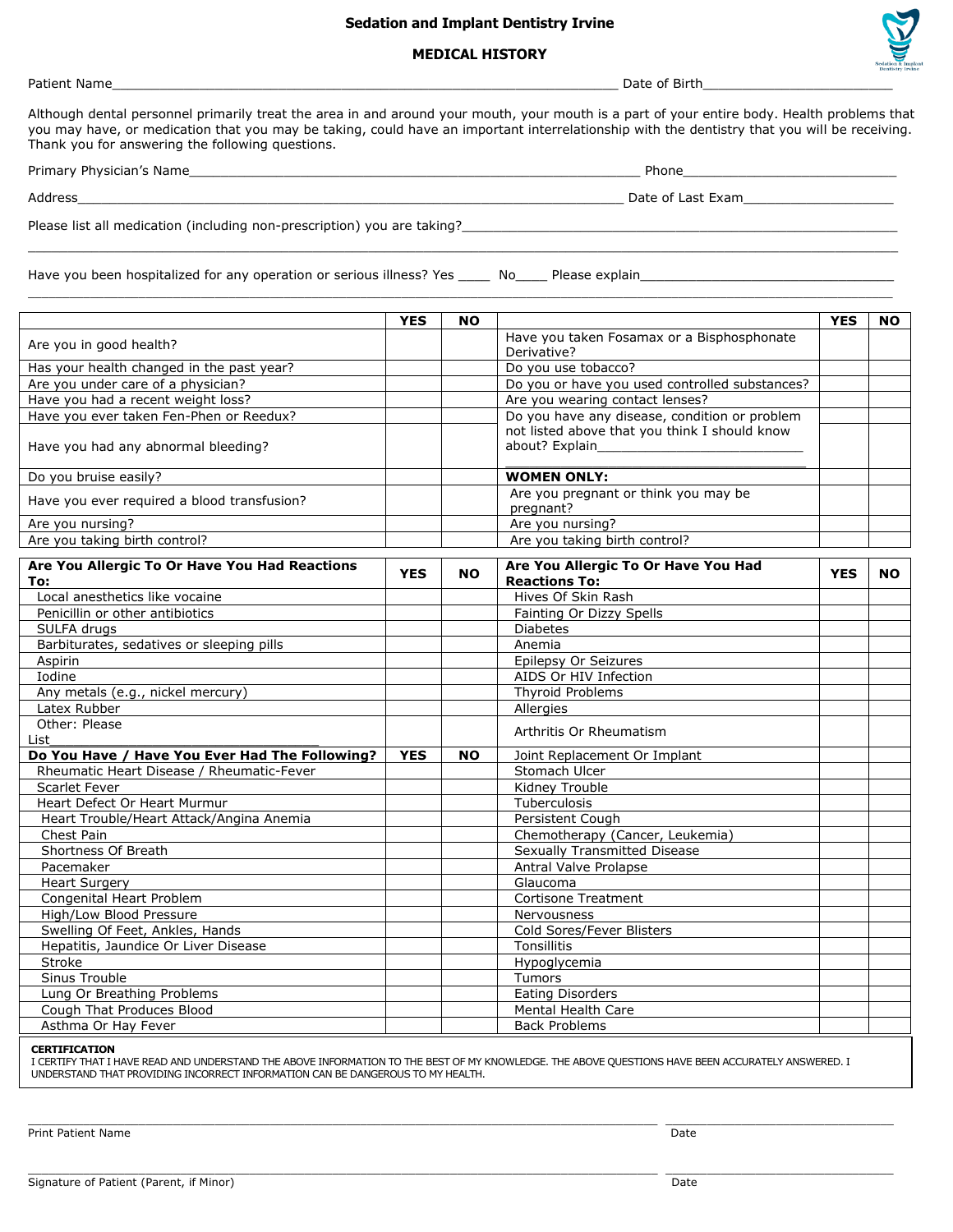113 Waterworks Way, Suite 220 Irvine, CA 92618



#### **INFORMED CONSENT FORM**

#### **Patient Name: Date:**

#### **1. GENERAL**

Antibiotics, analgesia, local anesthetic and other medications can cause allergic reactions causing redness and swelling of tissues, numbness of indefinite duration, pain, vomiting, and/or anaphylactic shock. Taking certain antibiotics can interfere with the effectiveness of oral contraceptives. Administration of local anesthetic or exertion of the jaw during the dental procedure can cause pain and/or restrictive movement in the temporomandibular joint and surrounding muscle. I have read and understand the treatments and terms listed above. Initial/Date \_\_\_\_\_\_\_\_\_/\_\_\_\_\_\_\_\_\_\_

#### **2. ANESTHESIA**

The administration and monitoring of general anesthesia may vary depending on the type of procedure, type of practitioner, the age and health of the patient and the setting in which anesthesia is provided. Risks may vary with each situation. You are encouraged to explore all options available to you and/or your child and consult with a dentist or pediatrician.I have read and understand the treatment and terms listed Initial/Date \_\_\_\_\_\_\_\_\_/\_\_\_\_\_\_\_\_\_\_

#### **3. CHANGES IN TREATMENT PLAN**

During treatment it may be necessary to change or add procedures because of conditions found while working on the teeth that were not discovered during examination; for example root canal therapy following routine restorative procedures or crowns. Therefore, fees can only be estimated and are subject to modification depending on unforeseen or undiagnosable circumstances that may arise during the course of the treatment. I have read and understand the treatment and terms listed above and give permission to the Dentist to m treatment and terms listed above and give permission to the Dentist to make any changes necessary.

#### **4. CROWNS, BRIDGES AND CAPS**

Conditions that require crowns to be made may also require a root canal treatment for their resolution. This sometimes becomes apparent after the crown is placed. I may be wearing temporary crowns or permanent crowns with temporary cement which may come off easily and must be careful to ensure they are kept on until the permanent crowns are permanently cemented. It is my responsibility to return for permanent cementation within 45 days of the tooth preparation. Excessive delays may allow tooth movement which may necessitate a remake of the crown, bridge or cap. There will be additional charges for remakes due to my delaying permanent cementation. Sometimes it is not possible to match the color of natural teeth exactly with artificial teeth. The final opportunity to make changes in my crown, bridge, or cap (shape, size, fit and color) will be before permanent cementation. I have read and understand the treatment and terms listed<br>above. [Initial/Date above. Initial/Date \_\_\_\_\_\_\_\_\_/\_\_\_\_\_\_\_\_\_\_

#### **5. DENTURES**

Wearing dentures can be difficult. Sores spots, altered speech and difficulty eating are common problems. Immediate denture placement after extractions may be painful. Immediate dentures may require considerable adjusting and several relines. A permanent reline will be needed later and is not included in the denture fee. It is my responsibility to return for delivery and failure to do so may result in poorly fitting dentures. If a remake is required due to my delay of more than 30 days,<br>there will be additional charges. I have read and und there will be additional charges. I have read and understand the treatment and terms listed.

#### **6. ENDODONTIC TREATMENT (ROOT CANAL)**

Root canal therapy usually takes several appointments for completion. I must return for all appointments to complete my treatment. There is no guarantee that root canal treatment will save the tooth. Complications can occur and occasionally root canal filling material may extend through the tooth, which does not necessarily affect the success of the treatment. Endodontic files and reamers are very fine instruments and stresses vented in their manufacture can cause them to separate during use. Sometimes additional surgical procedures may be necessary following a root canal treatment (apicoectomy). As a rule, a crown will be necessary in order to prevent the tooth from fracturing. The tooth may be lost in spite of all effort to save it. I have read and understand the treatment and terms listed above. Initial/Date \_\_\_\_\_\_\_\_\_/\_\_\_\_\_\_\_\_\_\_

#### **7. FILLINGS**

Care must be exercised in chewing on fillings during the first 24 hours to avoid breakage. A more serious extensive filling (than originally diagnosed) may be required due to additional decay. Significant sensitivity is a common after-effect on newly places fillings. I have read and understand the treatment and terms<br>/ / Initial/Date listed above. Initial/Date \_\_\_\_\_\_\_\_\_/\_\_\_\_\_\_\_\_\_\_

#### **8. PERIODONTAL LOSS (TISSUE AND BONE)**

Periodontal disease is a serious condition, causing gum and bone inflammation or loss that can lead to the loss of my teeth. Alternative treatment plans have been explained to me, including gum surgery and/or extractions. Undertaking any dental procedures may have a future adverse effect on my periodontal condition by<br>complicating oral hygiene procedures. I have read and understand complicating oral hygiene procedures. I have read and understand the treatments and terms listed.

#### **9. RADIOGRAPHS**

Dentist requires the use of radiographs to properly diagnose my dental treatment. Radiographs will be used as a record of my care and may be used with my given name and sent to my insurance carrier, other Dentists, and for educational purposes, demonstration and other lawful purposes. I have read and understand the treatment and terms listed. Initial/Date the state of the state of the state of the state of the state of the state of the state of the state of the state of the state of the state of the state of the state of the state of

#### **10. PHOTOS**

The Dentist and staff may take photographs, intra-oral slides, and/or videos of my face, jaws and teeth. The photographs, intraoral slides, and/or videos will be used as a record of my care, and may be used without my given name or with a fictitious name for educational purposes, in demonstrations, professional publications and any other lawful purpose. I release and forever discharge Sedation and Implant Dentistry Irvine from any claim, demands or liability on account of such use or for the quality of the reproduction of the image. I have read and understand the treatments and terms listed. Initial/Date

#### **11. REMOVAL OF TEETH**

Alternatives to removal have been explained to me (root canal, crowns, periodontal surgery, etc.) and I authorize the Dentist to remove the following teeth \_\_\_\_\_\_\_\_\_\_\_\_\_\_\_ and any other necessary for reasons in paragraph #3. Removing the teeth does not always remove all of the infection, if present, and it may be necessary for further treatment. The risks involved in having teeth removed can include pain, swelling, spread of infection, bone fracture, dry socket, loss of feeling in my teeth, lips, tongue and surrounding tissues (paresthesia) that can last for an indefinite period of time. I may need further treatment by a specialist if complications arise during or following treatment, the cost of which is my responsibility. I have read and understand the treatment and terms listed above. Initial/Date \_\_\_\_\_\_\_\_\_/\_\_\_\_\_\_\_\_\_\_

\_\_\_\_\_\_\_\_\_\_\_\_\_\_\_\_\_\_\_\_\_\_\_\_\_\_\_\_\_\_\_\_\_\_\_\_\_\_\_\_\_\_\_\_\_\_\_\_\_\_\_\_\_\_\_\_\_\_\_\_\_\_\_\_\_\_\_\_\_\_\_\_\_\_\_\_\_\_\_\_\_\_\_\_\_\_\_ \_\_\_\_\_\_\_\_\_\_\_\_\_\_\_\_\_\_\_\_\_\_\_\_\_\_\_\_\_\_\_\_\_\_\_\_\_

 $\mathcal{L}_\mathcal{L} = \{ \mathcal{L}_\mathcal{L} = \{ \mathcal{L}_\mathcal{L} = \{ \mathcal{L}_\mathcal{L} = \{ \mathcal{L}_\mathcal{L} = \{ \mathcal{L}_\mathcal{L} = \{ \mathcal{L}_\mathcal{L} = \{ \mathcal{L}_\mathcal{L} = \{ \mathcal{L}_\mathcal{L} = \{ \mathcal{L}_\mathcal{L} = \{ \mathcal{L}_\mathcal{L} = \{ \mathcal{L}_\mathcal{L} = \{ \mathcal{L}_\mathcal{L} = \{ \mathcal{L}_\mathcal{L} = \{ \mathcal{L}_\mathcal{$ 

Print Name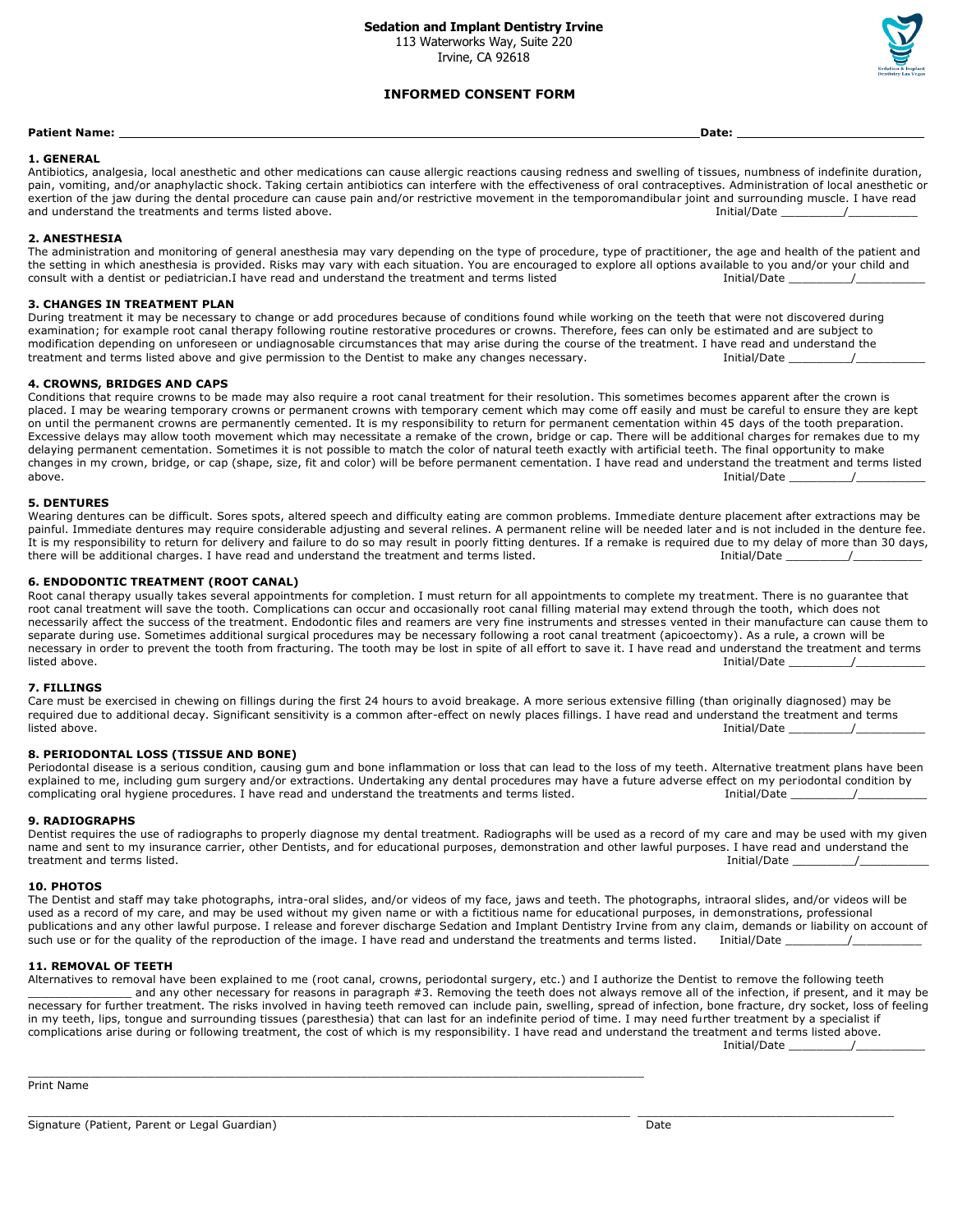# **Sedation and Implant Dentistry Irvine**



## **FINANCIAL POLICY**

We are committed to providing you with the best possible dental care. Your clear understanding of our Financial Policy is important to our professional relationship. We are pleased to discuss professional fees with you at any time. Please ask if you have any questions.

All Patients must complete our "Patient Information Form" before seeing the doctor.

For all emergency (same day) appointments, payment is due in full on the day of service.

We accept cash, local checks with a bank guarantee card, Visa, MasterCard, Discover, and American Express.

For your future appointments, payments are due in advance of your treatment to reserve the doctor's time. For minor patients, his/her parent(s) or guardian(s) are responsible for any account balance.

For patients with insurance, we will help you receive the maximum benefits by assisting in submitting insurance claims. Payments will be directly sent to the patient. We cannot guarantee reimbursement from your insurance company.

Insurance is a contract between you and your insurance company. We file insurance claims as a courtesy to our patients. We will not become involved in disputes between you and your insurance company regarding deductibles, co-payments, covered charges, secondary insurance, pre-authorizations, etc., other than to supply factual information as necessary. You are responsible for the timely payment of your account.

If for any reason you must cancel or reschedule an appointment, you MUST notify the office two days (48 HRS) in advance. Failure to do so will result in charges for the time you reserved. These charges will be 25% (minimum \$50) of the procedure amount agreed upon.

**I acknowledge and agree to pay reasonable collection fees attorney fees and court cost incurred in collection of my overdue account. I have read, understand and agree with the above Financial Policy.**

\_\_\_\_\_\_\_\_\_\_\_\_\_\_\_\_\_\_\_\_\_\_\_\_\_\_\_\_\_\_\_\_\_\_\_\_\_\_\_\_\_\_\_\_\_\_\_\_\_\_\_\_\_\_\_\_\_ \_\_\_\_\_\_\_\_\_\_\_\_\_\_\_\_\_\_\_\_\_\_\_\_

\_\_\_\_\_\_\_\_\_\_\_\_\_\_\_\_\_\_\_\_\_\_\_\_\_\_\_\_\_\_\_\_\_\_\_\_\_\_\_\_\_\_\_\_\_\_\_\_\_\_\_\_\_\_\_\_\_\_

Name Date **Date of the United States and States and States and States and States and States and States and States and States and States and States and States and States and States and States and States and States and State** 

Signature / Legal Guardian (if a minor)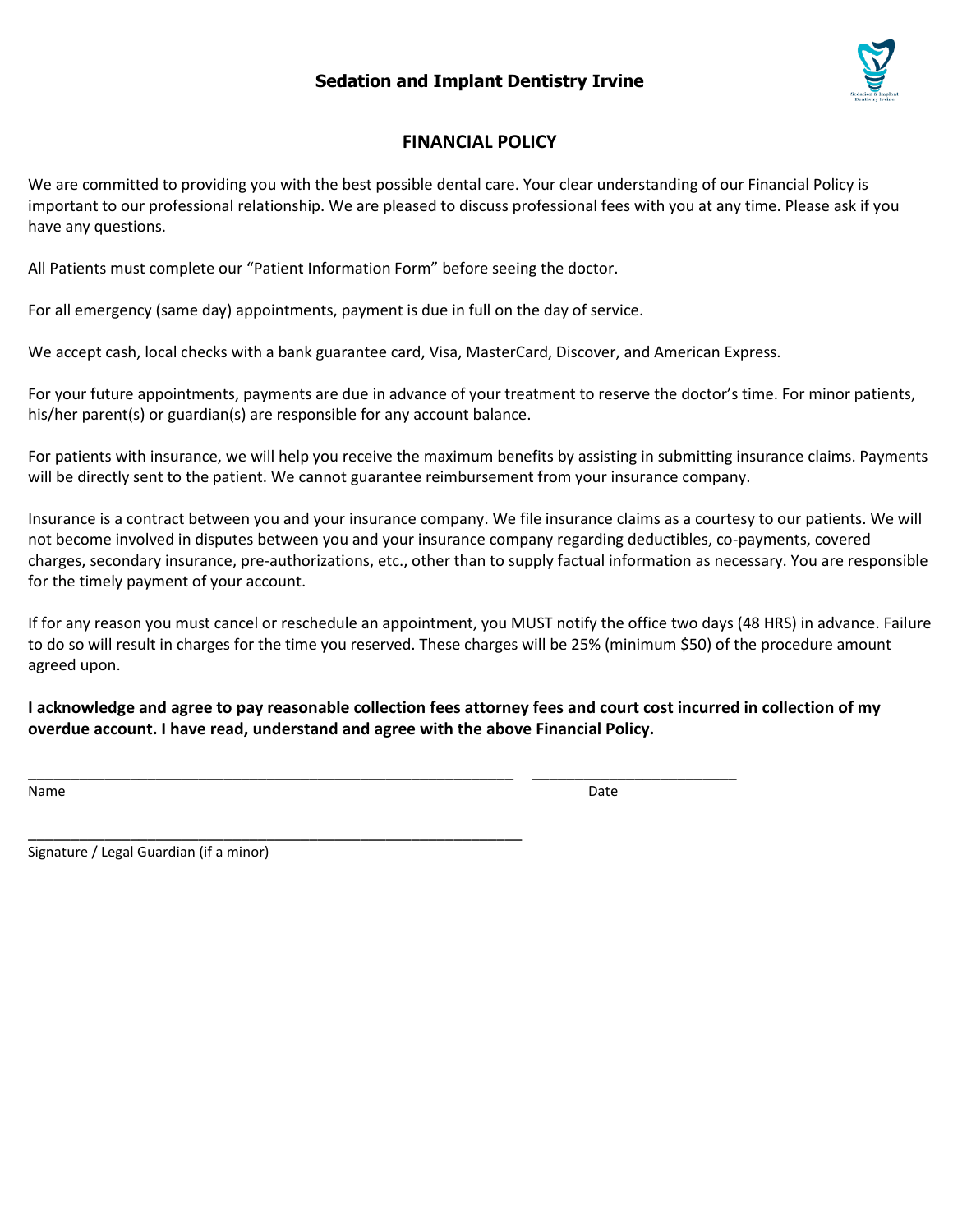### **Sedation and Implant Dentistry Irvine**



### **SLEEP DISORDER SYMPTOMS ASSESSMENT**

| Name: |             | Date    |         |
|-------|-------------|---------|---------|
|       | Gender: M F | Height: | Weight: |

# **Please Check Any Of The Following You May Have:** ☐ High Blood Pressure ☐ Heart Disease ☐ Stroke ☐ Insomnia ☐ Diabetes ☐ Depression ☐ Overweight ☐ Frequent Urination at Night (Nocturia)

| <b>SNORING</b>                                                                                        | <b>YES</b> | <b>NO</b> | <b>DON'T</b><br><b>KNOW</b> | <b>SCORE</b> |
|-------------------------------------------------------------------------------------------------------|------------|-----------|-----------------------------|--------------|
| 1. Do you snore often (3 or more nights a week)?                                                      |            |           |                             | Yes = 1      |
| 2. Is your snoring loud enough to be heard through a closed door or annoy other<br>people?            |            |           |                             | Yes = $1$    |
| 3. Have you noticed or been told that during sleep, you frequently stop breathing or<br>gasp for air? |            |           |                             | $Yes = 2$    |
| (sum of all numbers checked above) Total Score                                                        |            |           |                             |              |

| <b>EPWORTH SLEEPINESS SCALE</b>                                    | <b>Never</b><br>Would<br>Doze Off | <b>Slight</b><br><b>Chance</b><br><b>Of</b><br><b>Dozing</b> | <b>Moderate</b><br><b>Chance Of</b><br><b>Dozing</b> | <b>High</b><br><b>Chance</b><br>Of<br><b>Dozing</b> |
|--------------------------------------------------------------------|-----------------------------------|--------------------------------------------------------------|------------------------------------------------------|-----------------------------------------------------|
| 1. Do you get sleepy, or doze off, while sitting and reading?      | $0\Box$                           | $1 \mid$ $\mid$                                              | $2\Box$                                              | $3\square$                                          |
| 2. Do you get sleepy, or doze off, while watching TV?              | $0\Box$                           | $1 \Box$                                                     | $2\Box$                                              | 3 <sub>1</sub>                                      |
| 3. While sitting or inactive in a public place (meeting, theater)? | $0\Box$                           | $1 \Box$                                                     | $2\Box$                                              | $3\Box$                                             |
| 4. As a passenger in a car for an hour without a break?            | $0\Box$                           | $1 \Box$                                                     | $2\Box$                                              | 3 <sub>1</sub>                                      |
| 5. Lying down to rest in the afternoon?                            | $0\Box$                           | $1 \Box$                                                     | $2\Box$                                              | 3 <sub>1</sub>                                      |
| 6. Sitting and talking to someone?                                 | 0 <sub>0</sub>                    | $1 \Box$                                                     | $2\Box$                                              | 3 <sub>1</sub>                                      |
| 7. Sitting quietly after lunch without alcohol?                    | 0 <sub>0</sub>                    | $1 \Box$                                                     | $2\Box$                                              | $3\Box$                                             |
| 8. In a car, while stopped for a few minutes at a traffic light?   | $0\Box$                           | $1 \Box$                                                     | $2\Box$                                              | $3\Box$                                             |
| (sum of all numbers checked above)                                 |                                   |                                                              |                                                      |                                                     |
| <b>Total Score</b>                                                 |                                   |                                                              |                                                      |                                                     |

**CPAP:** Are you currently using CPAP?  $\Box$  YES  $\Box$  NO  $\Box$  If yes, for how long?

#### **CERTIFICATION**

I CERTIFY THAT I HAVE READ AND UNDERSTAND THE ABOVE INFORMATION TO THE BEST OF MY KNOWLEDGE. THE ABOVE QUESTIONS HAVE BEEN ACCURATELY ANSWERED. I UNDERSTAND THAT PROVIDING INCORRECT INFORMATION CAN BE DANGEROUS TO MY HEALTH.

 $\mathcal{L}_\mathcal{L} = \mathcal{L}_\mathcal{L} = \mathcal{L}_\mathcal{L} = \mathcal{L}_\mathcal{L} = \mathcal{L}_\mathcal{L} = \mathcal{L}_\mathcal{L} = \mathcal{L}_\mathcal{L} = \mathcal{L}_\mathcal{L} = \mathcal{L}_\mathcal{L} = \mathcal{L}_\mathcal{L} = \mathcal{L}_\mathcal{L} = \mathcal{L}_\mathcal{L} = \mathcal{L}_\mathcal{L} = \mathcal{L}_\mathcal{L} = \mathcal{L}_\mathcal{L} = \mathcal{L}_\mathcal{L} = \mathcal{L}_\mathcal{L}$ 

Print Patient Name Date of the United States of the United States of the United States of the Date of the United States of the United States of the United States of the United States of the United States of the United Stat

Signature of Patient (Parent, if Minor) Date